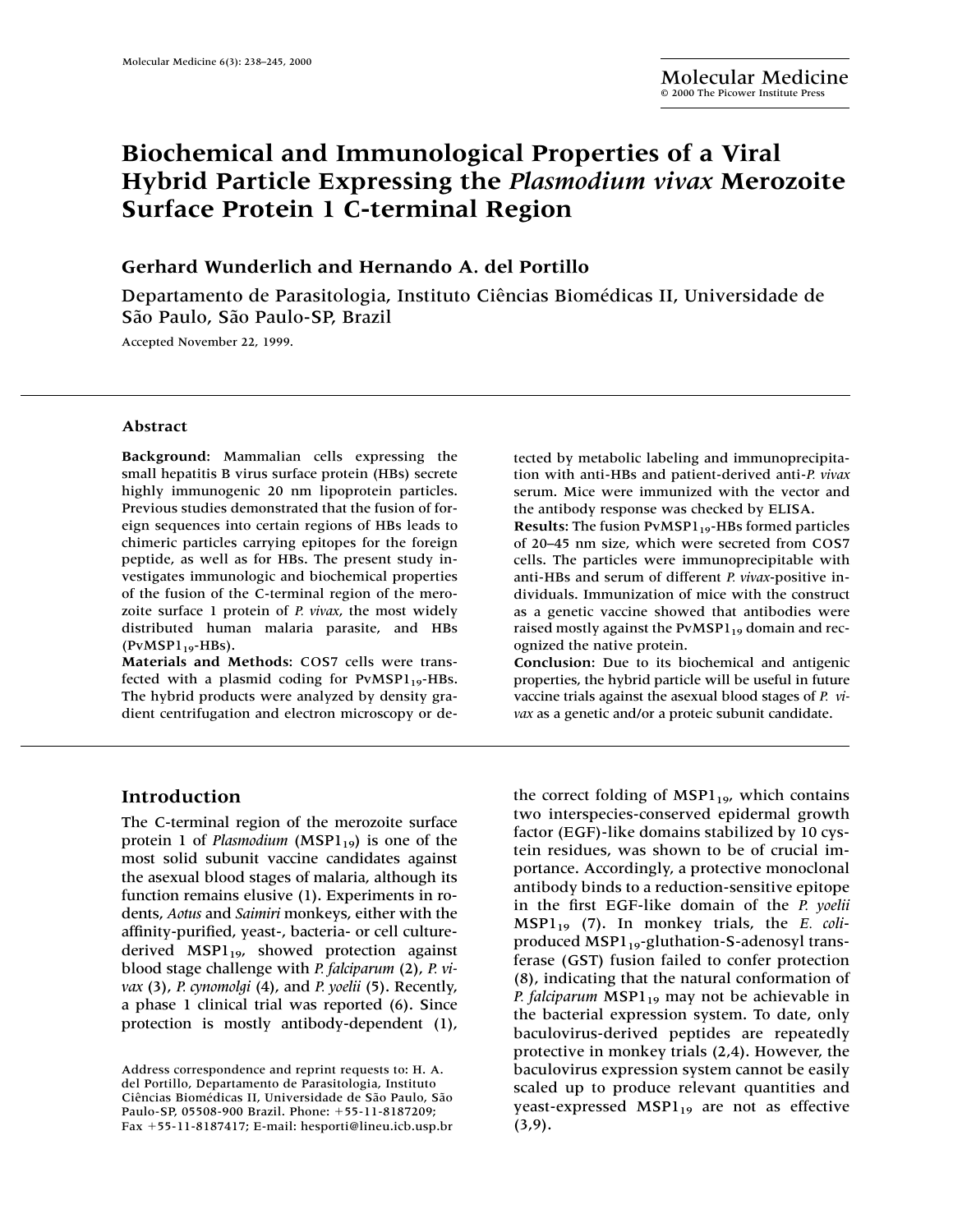Attempts to increase the immunogenicity of  $MSPI_{19}$  included the fusion to promiscuous T-helper cell epitopes (3,9) or the use of novel adjuvants, nevertheless, none of them are licensed for human use (10,11).

Another way to increase the antigenicity of peptides is the construction of chimeric fusions with the small hepatitis B virus surface protein (HBs). The HBs moiety in this fusion provides, on one hand, widely recognized T-helper cell epitopes (12) and, on the other hand, leads to the formation of subviral particles with increased intrinsic immunogenicity, ideally carrying the fused epitope in high density on its surface. In earlier studies, chimeric fusions of several peptides with HBs were shown to increase the immunogenicity of the fused domains (13–15). Significantly, the most successful (pre-erythrocytic-stage) human malaria vaccine trial ever reported (16) contained large parts of the circumsporozoite protein fused to HBs, forming chimeric subviral particles purifiable from yeast cells (17).

In order to render  $MSPI_{19}$  of the human malaria parasite *P. vivax* (PvMSP1<sub>19</sub>) more antigenic as DNA, we previously reported on the construction of a fusion construct of the PvMSP1<sub>19</sub> gene from the Belem strain and the *HBs* gene (18). In this study, we report on biochemical and immunological properties of the hybrid particle composed of PvMSP1<sub>19</sub> and HBs.

# **Materials and Methods**

### *Plasmid Constructs*

The plasmid pSV33M- $\check{ }$  coding for HBs [subtype adw2 (19)] is a derivate of pSV33H (20), in which a unique BamHI site was introduced in the downstream position of the first EcoRI site and immediately upstream from the HBs ATG initiation codon. The detailed construction of the recombinant plasmid, VXORF-PvMSP $1_{19}$ -HBs, encoding the fusion PvMSP $1_{19}$ -HBs protein was described elsewhere (18). The plasmid pGEX2T-PvMSP1<sub>19</sub> was created by insertion of the PvMSP1<sub>19</sub> fragment into pGEX2T (Pharmacia, Uppsala, Sweden) using the  $5'$  and  $3'$ primers (forward 5'-ccggatccATGAGCTCC-GAGCACAC and reverse 5'-ccgaattcGAGGA-CAAGCT-TAGGAAG), respectively. The production of recombinant  $PvMSPI_{19}$  as a fusion protein with GST was done as previously described (21). All insert sequences were confirmed by manual, standard dideoxy sequencing. Plasmids used for transfections were purified using the Maxiprep-Qiagen columns according to the manufacturer's instructions (Qiagen, Hilden, Germany). Plasmids were stored at  $-20^{\circ}$ C in 70% ethanol until use and then diluted to 1 mg/ml in phosphate-buffered saline (PBS).

## *COS7 Cell Transfections*

The plasmids pSV33M-\* and VXORF- $PvMSPI_{19}$ -HBs were transiently transfected in 50% confluent COS7 cells using the DEAE-Dextran method as described (20). Metabolic labeling with <sup>35</sup>S-Translabel (ICN, Costa Mesa, CA), immunoprecipitation and visualization of synthesized proteins essentially were done as described (20), except that immunoprecipitates were washed only once with PBS. Immunoprecipitations were either carried out using commercially available anti-HBs serum (Dako, Hamburg, Germany) or sera from human patients infected with *P. vivax*, which were positive for anti-MSP1 (and blocked before use with the supernatant of mock-transfected COS7 cells). The human sera were obtained from 4 male and 2 female adult patients in the acute phase of vivax malaria before treatment. All donors were infected in the Brazilian Amazon and reported between 2 and 20 previous malaria episodes.

### *Purification of Samples for Electron Microscopy*

COS7 cells were transfected as above. Instead of labeling the cells, however, whole supernatants containing secreted proteins were centrifuged for 10 min at 4000 g and then subjected to CsCl-gradient (10–40% w/w) centrifugation in 10 ml-tubes in a Beckman Ti70 rotor (40 hr, 45.000 rpm,  $16^{\circ}$ C). Particlecontaining fractions were coated to electron microscopy grids for 20 min and negativestained with 2% Uranyl acetate for a further 20 min and stored under vacuum until analysis.

### *Immunization of Balb/C Mice*

Groups of 10 female Balb/C mice (4–6 weeks old) were immunized intramuscularly in both tibialis anterior muscles with the plasmids VXORF- PvMSP1<sub>19</sub>-HBs (6 mice) or VXORF (4 mice, control group). Three immunizations were given in three-week intervals with 100  $\mu$ g (50  $\mu$ g per leg) per dose per mouse. Pre-im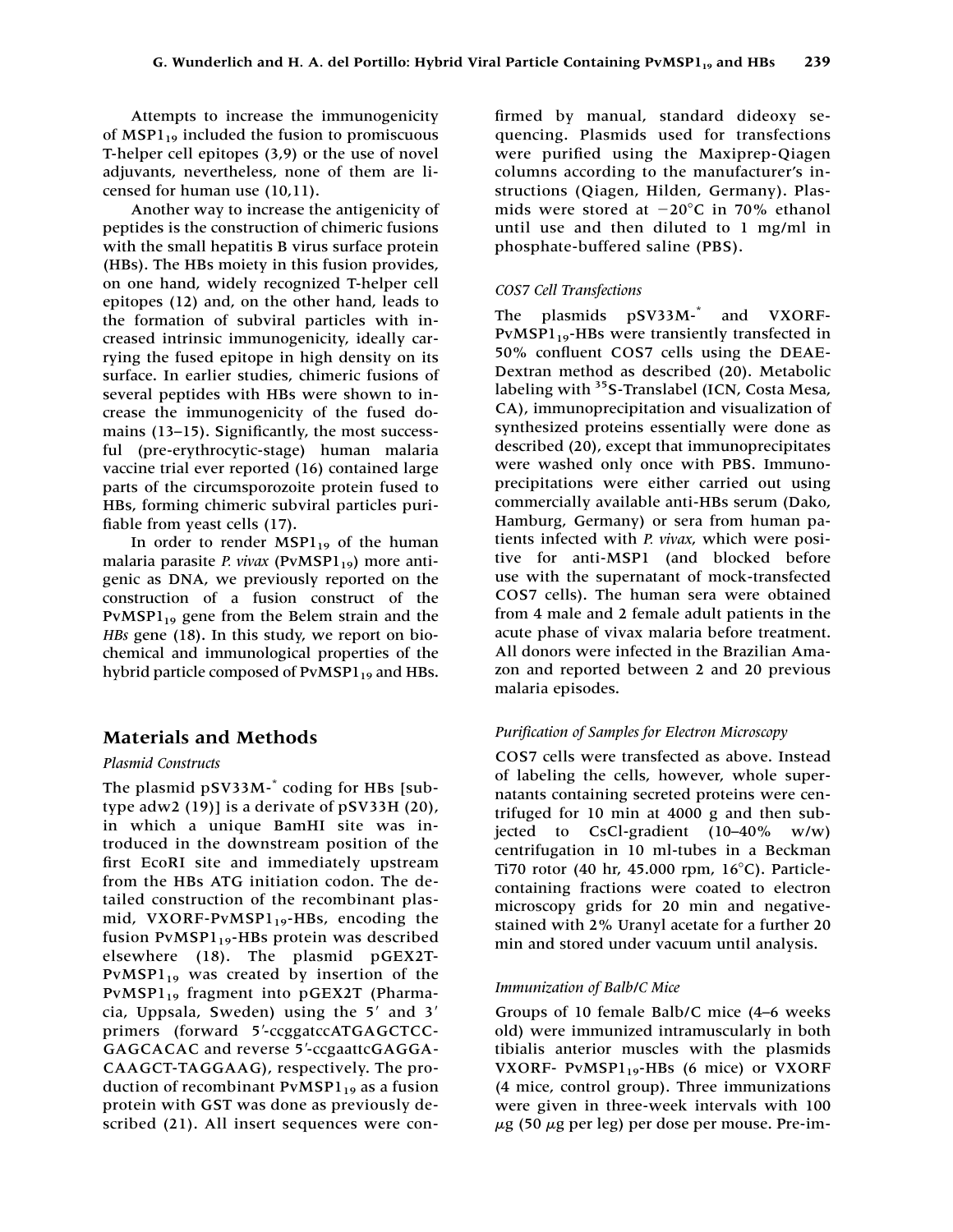mune sera and sera from all animals two weeks after the last boost were collected and stored at 20C until use. Two independent trials were performed.

#### *ELISA*

Sera from all mice were analyzed by enzyme linked immuno-sorbant assay (ELISA) (21) to look for the presence of anti-HBs and/or anti-PvMSP1 $_{19}$  antibodies. Briefly 0.2  $\mu$ g/well of recombinant  $PvMSPI_{19}$ -GST or HBs (kindly supplied by N. Granovski, Instituto Butantan, São Paulo, Brazil) was coated to 96-well microtiter plates, washed, blocked with 4% skimmed milk in PBS, and incubated with antiserum in different serial dilutions in 1% milk/PBS. After further washings, bound antibodies were detected by incubation with anti-mouse immunoglobulin G (IgG)-peroxydase conjugate (Sigma, St. Louis, MO). After addition of tetramethylbenzidine/ $H_2O_2$  substrate (Kierkegaard & Perry Laboratories, Gaithersburg, MD) and 15 min incubation, the colorimetric reaction was stopped with 1 M  $H_3PO_4$  and the optical density  $(OD)_{450}$  was determined.

### **Results**

#### *COS7 Cells Efficiently Secrete a Hybrid Structure Containing PvMSP119 and HBs Epitopes*

In the first experiment, we determined whether a hybrid  $PvMSPI_{19}$ -HBs protein was efficiently translated and secreted by COS7 cells. As shown in Figure 1A, after transfection of COS7 cells with pSV33M-\* and metabolic labeling, the HBs proteins of 24 and 27 kD (glycosylated variant) could be immunoprecipitated by anti-HBs from cell lysates and culture supernatants (lanes 1 and 2). When COS7 cells were cotransfected with VXORF- $PvMSPI_{19}$ -HBs and  $pSV33M$ -\*, both forms (~46 kD and 24/27 kD, respectively) could be observed in the supernatant of cells by immunoprecipitation with anti-HBs (lane 4). The secretion, however, of either form seemed slightly less efficient than that of cells transfected with a single plasmid. After transfection of cells with VXORF-PvMSP $1_{19}$ -HBs, a protein in the supernatant in the expected size of ~46 kD was precipitated by anti-HBs (lane 6). Under these conditions, no signal was seen in mock-transfected cells (lanes 7 and 8).



Fig. 1. Expression of HBs and PvMSP1<sub>19</sub>-HBs **in COS7 cells.** (A) COS7 cells were transfected with different plasmids and lysates (L) and Supernatants (S) were immunoprecipitated with polyclonal anti-HBs (diluted 1 : 500) or a presaturated human serum positive for *P. vivax* anti-PvMSP1<sub>19</sub>  $(diluted 1:1000)$ , but negative for anti-HBs. HBs, transfection with pSV33M- $*$ , PvMSP1<sub>19</sub>-HBs + HBs, Cotransfection with pSV33M-\* and VXORF- $PvMSPI_{19}$ -HBs,  $PvMSPI_{19}$ -HBs, transfection with VXORF-PvMSP1<sub>19</sub>-HBs, mock: transfection with plasmid pVXORF1. (B) Anti-PvMSP1 contained in 5 different human sera recognized the  $PvMSPI_{19}$ -HBs protein produced in COS7 cells. COS7 cells were transfected with  $pSV33M$ <sup>-\*</sup> or VXORF-PvMSP1<sub>19</sub>-HBs, pulse labeled and the supernatants immunoprecipitated with the sera from 5 different patients (dilution of each serum 1:1000). They were analyzed by SDS-PAGE. As a positive control, supernatants were immunoprecipitated with anti-HBs. HBs, small hepatitis B virus surface protein.

When the material produced by transfected and labeled cells was immunoprecipitated with the serum from a *P. vivax*-infected patient blocked previously with mock-transfected unlabeled COS7 culture supernatant, a band of 46 kD could be observed (Fig. 1A, lanes 11 and 12). This band was absent in material from cells transfected with pSV33M-\* or mocktransfected cells (lanes 9, 10, 13, 14). As the antiserum previously tested negative for anti-HBs in ELISA and failed to precipitate wildtype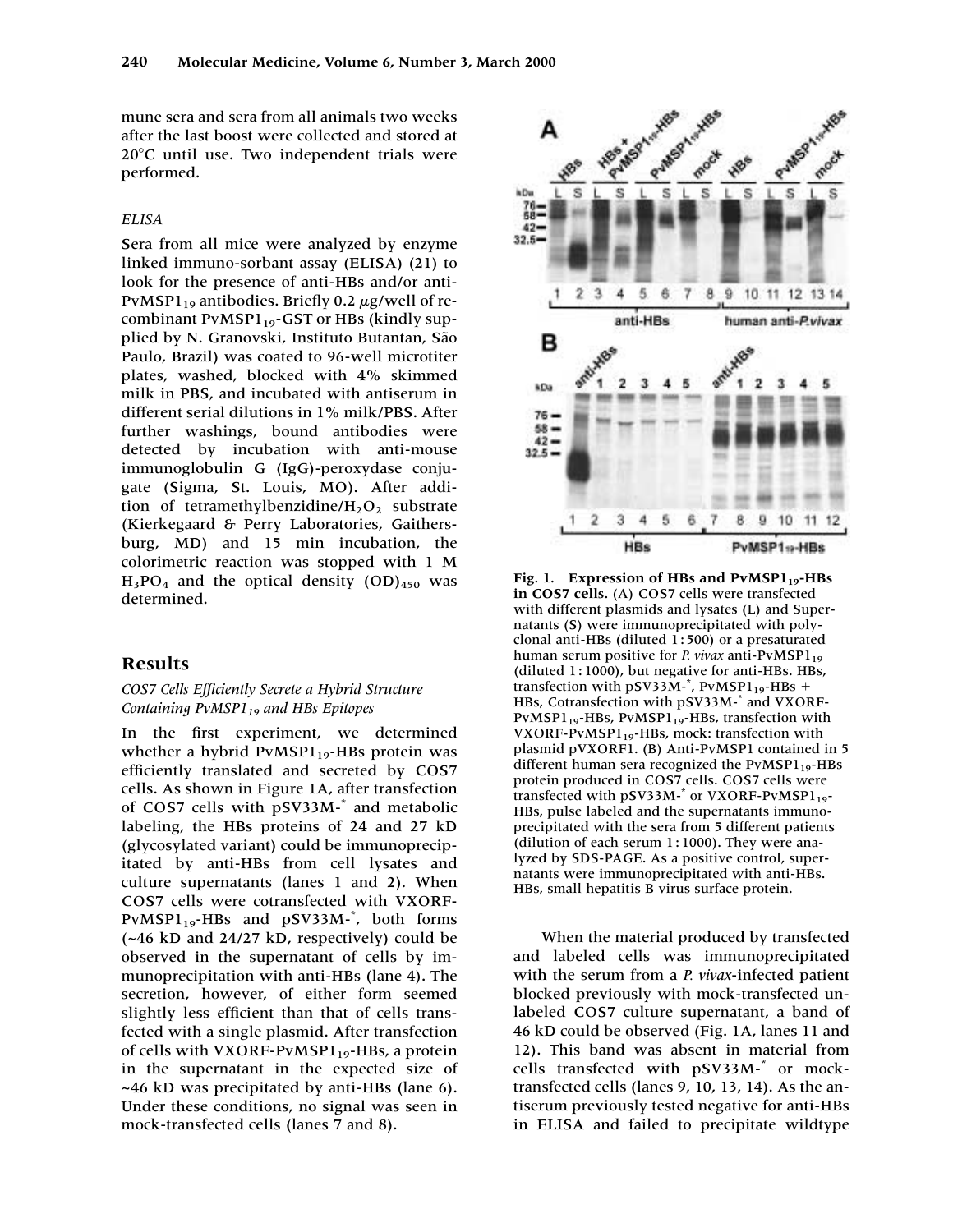HBs (lanes 9 and 10), precipitation of the hybrid structure was conferred by the  $PvMSPI_{19}$ domain (lanes 11 and 12). This confirmed that the PvMSP $1_{19}$  portion of the chimeric protein was localized on the particle surface and accessible for precipitating antibodies specific for the natural  $PvMSPI_{19}$  peptide.

#### *Immune Sera Specifically Recognized PvMSP1*<sup>19</sup> *Epitopes Expressed on the Surface of the Secreted Hybrid Protein*

We then asked if different sera of individuals infected with *P. vivax* were able to recognize the COS7 cell-expressed  $PvMSPI_{19}$ -HBs construct. Therefore, supernatants of VXORF-PvMSP $1_{19}$ -HBs or pSV33M-\* transfected and pulselabeled COS7 cells were immunoprecipitated with sera from 5 different individual *P. vivax* patients containing anti-PvMSP $1_{19}$  antibodies, but no detectable anti-HBs antibodies. Significantly, all sera precipitated the  $PvMSPI_{19}$ -HBs construct, but not HBs, further confirming that the structure displayed  $PvMSPI_{19}$  epitopes recognized in natural vivax infections (Fig. 1B, lanes 7–12).

#### *Chimeric Structures Form Particles and Have Slightly Different Densities than Wildtype HBs*

To test if the COS7-expressed  $PvMSPI_{19}$ -HBs hybrid protein formed particles morphologically, compared with wildtype HBs 20-nm particles, COS7 cells were transfected with  $pSV33M-$ \* and VXORF-PvMSP1<sub>19</sub>-HBs and metabolically labeled. The resulting supernatants of cells were subjected to CsCl gradient centrifugation. Fractions were dialyzed and immunoprecipitated with anti-HBs and the precipitate analyzed by SDS-PAGE. The peak fraction of particles containing wildtype HBs had a density of 1.17 g/ml; whereas, the PvMSP1<sub>19</sub>-HBs hybrid structure peaked at 1.22 g/ml (data not shown). In a second experiment, secreted material from transfected unlabeled cells was subjected to CsCl gradient centrifugation as above and the material from the peak fractions (1.17 g/ml and 1.20–1.22 g/ml, respectively) was examined by electron microscopy. As shown in Fig. 2A, HBs particles of ~22 nm were found in the supernatant of cells transfected with a plasmid coding for wildtype HBs. Material from cells transfected with the hybrid construct VXORF-PvMSP $1_{19}$ -HBs showed particles with differing diameters of



# - 100 nm

Fig. 2. PvMSP1<sub>19</sub>-HBs forms particles. (A) Electron micrograph showing particles of the supernatant of pSV33M–transfected cells. (B) Micrograph showing hybrid particle structures of differing size (20–45 nm) derived from supernatant of cells transfected with  $pVXORF-PvMSPI_{19}$ -HBs. Magnification in A and B was  $100.000 \times$ .

up to 45 nm (Fig. 2B). The hybrid particles differed in sizes ranging from 18 to 45 nm in diameter and this may be due to the voluminous  $PvMSPI_{19}$  domain. The average size distribution of particles counted from an entire electron micrograph ( $n = 163$ ) were 4% 40–45 nm, 30% 25–40 nm and 66% 18–22 nm. Variations in the morphology of HBs particles also occurred naturally (22). Regardless, these data indicated that, similar to wildtype HBs,  $PvMSPI_{19}$ -HBs proteins assembled into particle-like structures, which were secreted from expressing cells.

#### *Immunization of Mice with the Recombinant Plasmid VXORF-PvMSP119*-*HBs Generated Predominantly* Antibodies against PvMSP1<sub>19</sub>

We recently demonstrated that immunization of mice with the recombinant plasmid VX-ORF- PvMSP $1_{19}$ -HBs elicited antibodies capable of interacting with recombinant *E. coli*  $PvMSPI_{19}$  (18). In order to determine whether these antibodies recognized  $PvMSPI_{19}$  and HBs epitopes expressed on the viral chimeric particle, Balb/C mice were immunized with the plasmid VXORF-PvMSP $1_{19}$ -HBs. After three immunizations, antiserum titers against recombinant PvMSP $1_{19}$  and HBs were determined using ELISA. As shown in Table 1, all mice developed considerable titers for anti-PvMSP $1_{19}$  antibodies, but only 2 of 6 or 4 of 6 mice contained low titers for anti-HBs antibodies. In a parallel experiment, COS7 cells were transfected with the plasmids pSV33M-<sup>\*</sup> and VXORF-PvMSP1<sub>19</sub>-HBs, pulse-labeled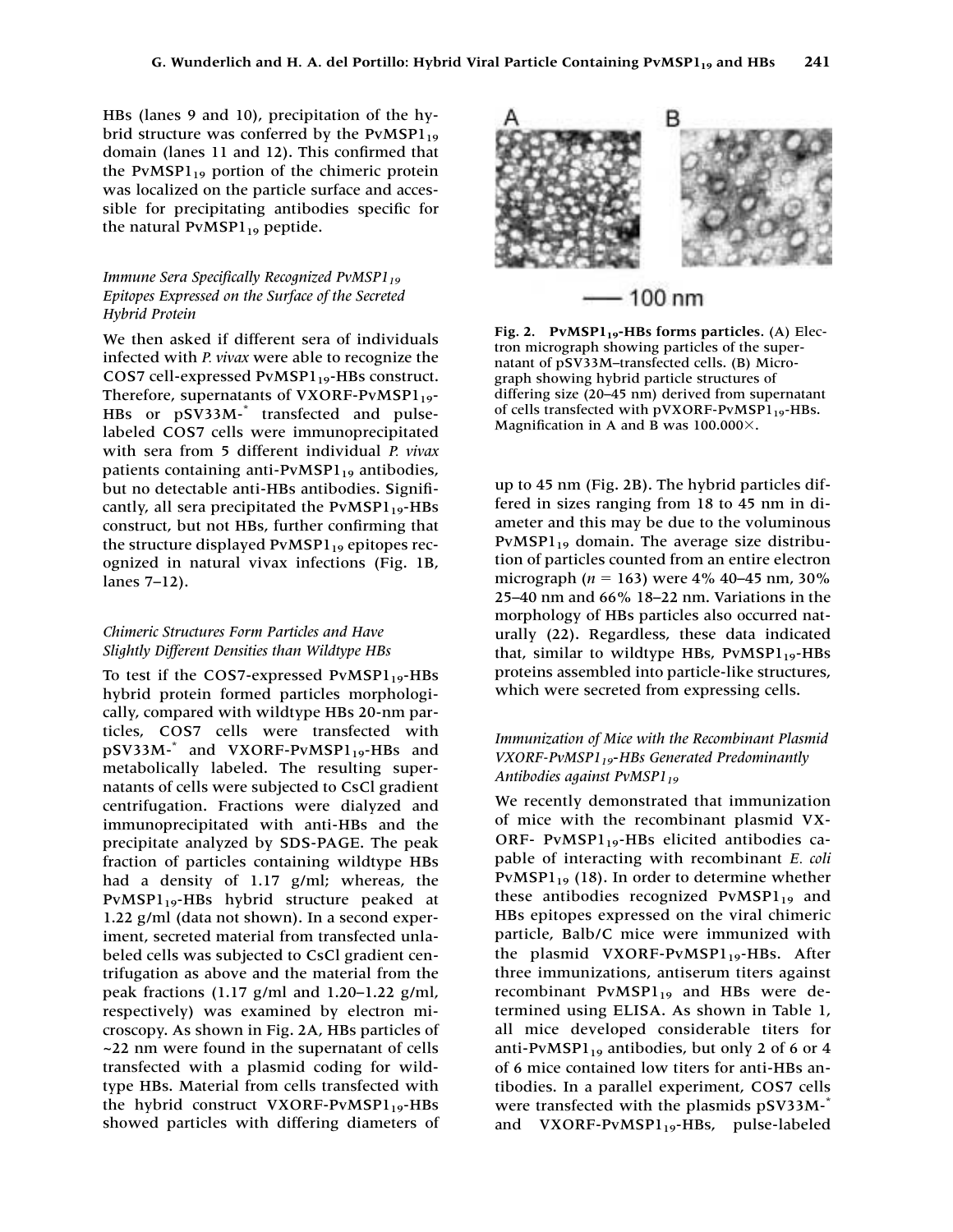| Plasmid                   | anti- $PvMSPI_{19}$ | Responders <sup>®</sup> | anti-HBs       | Responders**   |
|---------------------------|---------------------|-------------------------|----------------|----------------|
| $VXORF-PvMSPI_{19} - HBs$ | $1:12800-1:51600$   | $6/6$ // 6/6            | $1:200-1:1000$ | $2/6$ // $4/6$ |
| <b>VXORF1</b>             | < 1:100             | $0/0$ // 4/4            | < 1:50         | $0/0$ // $4/4$ |

| Table 1. Antibody titers in ELISA after immunization of mice with plasmids VXORF1 or VXORF- |
|---------------------------------------------------------------------------------------------|
| $PvMSPI_{19}$ -HBs                                                                          |

\*, \*\*Responders are defined as  $\geq 1:500^*$  or  $\geq 1:200^{**}$  in endpoint dilution ELISA. HBs, small hepatitis B virus surface protein

with <sup>35</sup>S-methionine, and cell lysates and supernatants were immunoprecipitated with pooled sera from mice immunized with VX-ORF-PvMSP $1_{19}$ -HBs or commercially available anti-HBs serum. Significantly, the genetic immunization of mice elicited antibodies capable of specifically and predominantly interacting with  $PvMSPI_{19}$  epitopes (Fig. 3). Moreover, these results were very similar to those observed with sera from *P. vivax* patients (Fig 1B).

### **Discussion**

In this study, we describe biochemical and immunological properties of the merozoite surface protein 1 C-terminal region of *P. vivax* (PvMSP $1_{19}$ ), presented as a hepatitis B virus subviral surface antigen hybrid particle. Transfection of COS7 cells with a recombinant plasmid encoding a fusion  $PvMSPI_{19}$ -HBs protein led to the production of subviral chimeric particles of ~18–45 nm diameter with a peak density of 1.22 g/ml. Moreover, the hybrid protein was precipitable with sera from naturally infected *P. vivax* patients and with sera from mice genetically immunized with this recombinant plasmid.

von Brunn et al. (15) previously described the generation of a recombinant HBs particle containing central parts of MSP1 of *P. falciparum* in the vaccinia virus expression system. Thus, a significant part of the HBs loop forming the immunodominant a-epitope of HBsAg was exchanged for sequences of MSP1 and the different constructs inserted into the vaccinia virus genome by homologous recombination. After infection of CV1 cells, subviral particles that were mostly identical in their biochemical behavior to wildtype HBs particles were observed. In a different report, Gordon and colleagues (17) inserted the C-terminal part of the *P. falciparum* circumsporozoite (CS) protein,

which contains several cysteines, into the Nterminal position of HBs. The authors were able to express the construct in *Saccaromyces cerevisae* as a hybrid particle only if a certain quantity of wildtype HBs was coexpressed. Apparently, the 189 amino acid containing the CS domain caused sterical problems during the budding process of the nascent particle at the endoplasmic reticulum (ER) membrane and, therefore, needed the "help" of wildtype HBs to pass this compartment.

In our studies, we cloned  $PvMSPI_{19}$  (containing 10 cysteines) also N-terminal of HBs and under the control of the cytomegalo virus (CMV) promoter (18). Significantly, even as an episomal vector and in the absence of co-expressing wildtype HBs, transiently transfected COS7 cells were able to produce subviral particles (Fig. 2). This result is probably due to the strong nature of the CMV promoter and to the secretion signal from the human tissue plasminogen activator N-terminal to  $PvMSPI_{19}$ . Both might facilitate the transfer of this domain into the ER lumen, thus, dispensing the necessity for additional wildtype HBs for secretion of the recombinant particle. Regardless, the availability of hybrid particles prompted us to determine whether it exposed  $PvMSPI_{19}$  epitopes mimicking natural  $PvMSPI_{19}$ .

We previously demonstrated that naturally acquired IgG antibodies from *P. vivax* patients specifically and predominantly recognized  $PvMSPI_{19}$ , as opposed to other regions of the PvMSP1 protein (23). Accordingly, we used sera from individual vivax patients in immunoprecipitation assays and clearly demonstrated that the hybrid  $PvMSPI_{19}$ -HBs particles exposed epitopes recognized in natural infections (Fig. 1B). We next demonstrated that antibodies elicited by genetic immunization of mice with the recombinant plasmid encoding  $PvMSPI_{19}$  could also immunoprecipitate the hybrid viral particles (Fig. 3). Moreover, these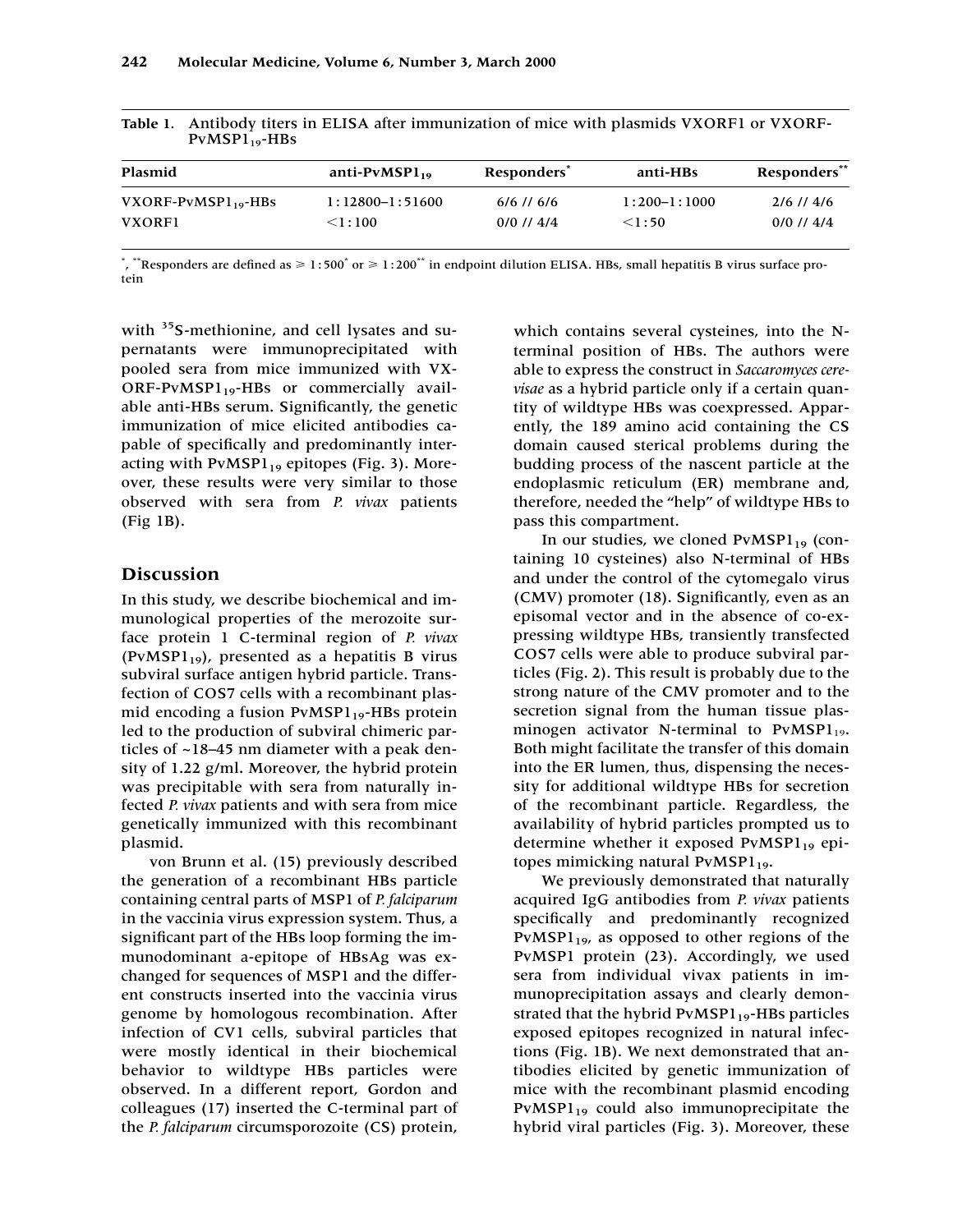

Fig. 3. Sera of VXORF-PvMSP1<sub>19</sub>-HBs immu**nized mice recognize COS7 cell expressed** PvMSP1<sub>19</sub>-HBs. COS7 cells were transfected with pSV33M-\* or VXORF-PvMSP1<sub>19</sub>-HBs, pulse labeled and cell lysates or supernatants were immunoprecipitated with anti-HBs (lanes 1–6) or pooled sera

antibodies were able to recognize the native protein in immunofluorescence analysis, further suggesting that genetic immunizations with  $PvMSPI_{19}$ -HBs presented a properly folded PvMSP $1_{19}$ , in spite of its fusion with HBs (data not shown). These results further emphasize the importance of this construct, not only as a proteic subunit vaccine candidate, but also as a DNA vaccine candidate. In addition, the antibody titers against HBs were always lower than against the  $PvMSPI_{19}$  domain. This could be due to an intrinsically higher immunogenicity of  $PvMSPI_{19}$  than of HBs; alternatively,  $PvMSPI_{19}$  may render the immunodominant a-epitope in HBs partially unaccessible for immunoglobulins. In studies with a form of CS-HBs (24), in which 16 NANP repeats were fused to HBs, a similar result was obtained, even with a smaller peptide size devoid of any conformational structure mediated by disulphide bonds, as was the case in  $PvMSPI_{19}$ .

Although a significant humoral immunity against PvMSP $1_{19}$  was obtained in the genetic immunizations (Table 1), others correlated pro-

derived from VXORF-PvMSP $1_{19}$ -HBs-immunized mice (lanes 7-12; dilution of both sera 1:500). HBs transfection with pSV33M-<sup>\*</sup>, PvMSP1<sub>19</sub>-HBs transfection with VXORF-PvMSP $1_{19}$ -HBs, mock transfection with plasmid pVXORF1. HBs, small hepatitis B virus surface protein.

tection of rodents against malaria by immunization with  $MSPI_{19}$  to highest antibody titers (25). Still others attributed it to the presence of antibodies directed against a certain reduction-sensitive epitope contained in the first EGF-like domain (7). Studies employing the  $MSPI_{19}$ -HBs produced in yeast and cell culture for the rodent malaria models *P. chabaudi* and *P. yoelii* are currently under way to address these issues. Due the fact that there are very few sequence variations in the *P. vivax MSP1*<sup>19</sup> gene which are identical in immunologic terms (26), the herein described hybrid particle may be useful as a component in future vaccine trials against blood stage forms of *P. vivax*.

## **Acknowledgments**

This work was supported by the Fundação de Amparo a Pesquisa do Estado de Sao Paulo (FAPESP), São Paulo, Brazil. We thank Dr. Volker Bruss for the critical reading of the manuscript and Dra. Tania Katzin for help with the electron microscopy.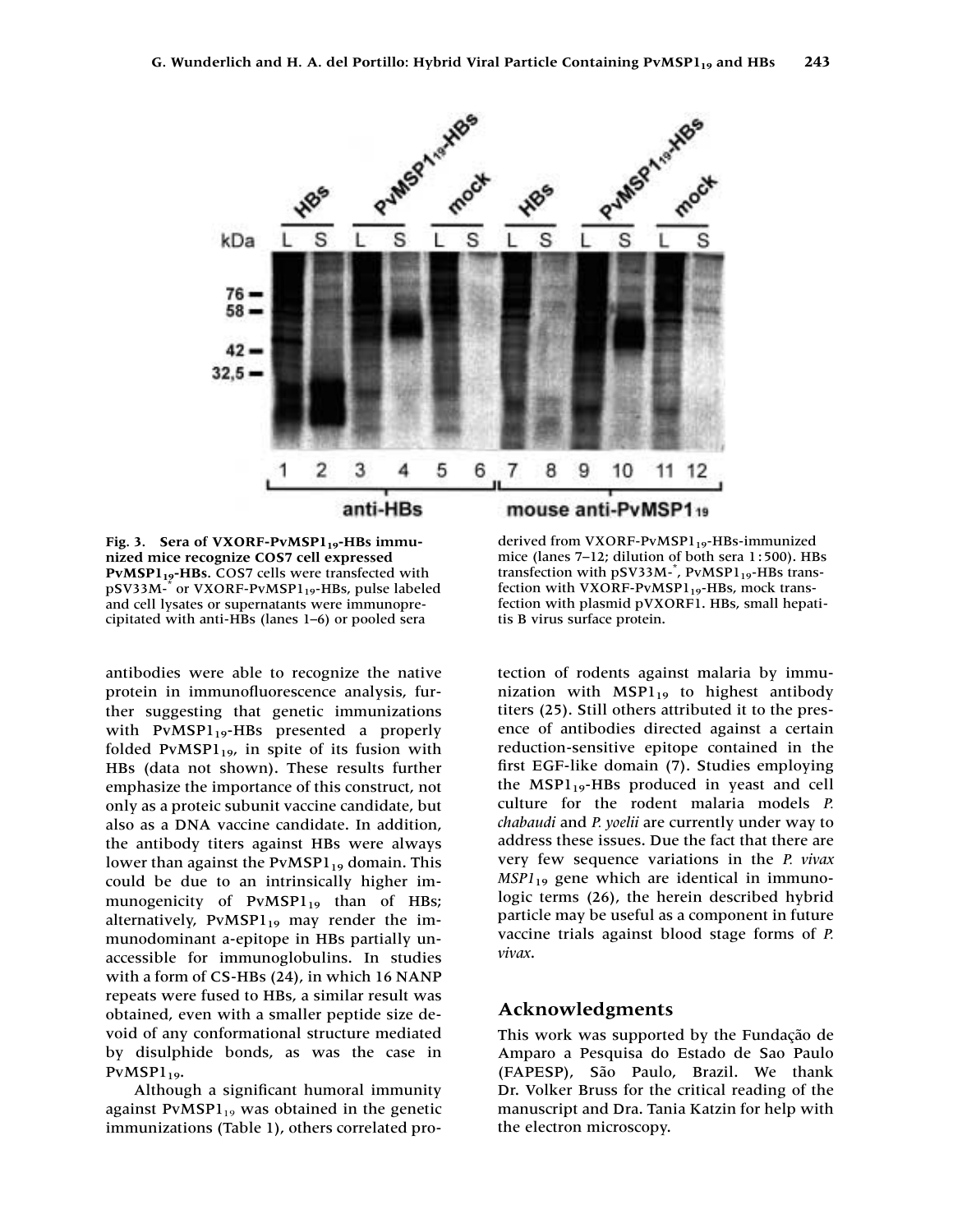### **References**

- 1. Miller LH, Good MF, Kaslow DC. (1998) Vaccines against the blood stages of falciparum malaria. *Adv. Exp. Med. Biol.* **452:** 193–205.
- 12. Chang SP, Case SE, Gosnell WL, et al. (1996) A recombinant baculovirus 42-kilodalton C-terminal fragment of *Plasmodium falciparum* merozoite surface protein 1 protects Aotus monkeys against malaria. *Infect. Immun.* **64:** 253–261.
- 13. Yang CF, Collins WE, Sullivan JS, Kaslow DC, Xiao LH, Lal AA. (1999) Partial protection against *Plasmodium vivax* blood-stage infection in *Saimiri* monkeys by immunization with a recombinant C-terminal fragment of merozoite surface protein 1 in block copolymer adjuvant. *Infect. Immun.* **67:** 342–349.
- 14. Perera KL, Handunnetti SM, Holm I, Longacre S, Mendis K. (1998) Baculovirus merozoite surface protein 1 C-terminal recombinant antigens are highly protective in a natural primate model for human *Plasmodium vivax* malaria. *Infect. Immun.* **66:** 1500–1506.
- 15. Daly TM, Long CA. (1993) A recombinant 15-kilodalton carboxyl-terminal fragment of *Plasmodium yoelii yoelii* 17XL merozoite surface protein 1 induces a protective immune response in mice. *Infect. Immun.* **61:** 2462–2467.
- 16. Keitel WA, Kester KE, Atmar KE, et al. (1999): Phase 1 trial of two recombinant vaccines containing the 19 kd carboxy terminal fragment of *Plasmodium falciparum* merozoite surface protein 1 (MSP1(19)) and T helper cell epitopes of tetanus toxoid. *Vaccine* **18:** 531–539.
- 17. Burns Jr. JM, Majarian WR, Young JF, Daly TM, Long CA. (1989) A protective monoclonal antibody recognizes an epitope in the carboxylterminal cysteine-rich domain in the precursor of the major merozoite surface antigen of the rodent malarial parasite, *Plasmodium yoelii. J. Immunol.* **143:** 2670– 2676.
- 18. Burghaus PA, Wellde BT, Hall T, et al. (1996) Immunization of *Aotus nancymai* with recombinant C terminus of *Plasmodium falciparum* merozoite surface protein 1 in liposomes and alum adjuvant does not induce protection against a challenge infection. *Infect. Immun.* **64:** 3614–3619.
- 19. Herrera, MA, Rosero F, Herrera S, et al. (1992) Protection against malaria in *Aotus* monkeys immunized with a recombinant blood-stage antigen fused to a universal T-cell epitope: correlation of serum gamma interferon levels with protection. *Infect. Immun.* **60:** 154–158.
- 10. Chang SP, Nikaido CM, Hashimoto AC, Hashiro CQ, Yokota BT, G. S. Hui. (1994) Regulation of antibody specificity to *Plasmodium falciparum* merozoite surface protein-1 by adjuvant and MHC haplotype. *J. Immunol.* **152:** 3483–3490.
- 11. Daly TM, Long CA. (1996) Influence of adju-

vants on protection induced by a recombinant fusion protein against malarial infection. *Infect. Immun.* **64:** 2602–2608.

- 12. Greenstein JL, Schad VC, Goodwin WH, et al. (1992). A universal T cell epitope-containing peptide from hepatitis B surface antigen can enhance antibody specific for HIV gp120. *J. Immunol.* **148:** 3970–3977
- 13. Delpeyroux, F, Chenciner N, Lim A, Lambert M, Malpiece M, Streeck RE. (1987) Insertions in the hepatitis B surface antigen: Effect on assembly and secretion of the 22 nm-particles from mammalian cells. *J. Mol. Biol.* **195:** 343–350.
- 14. LeBorgne SM, LeGrand M, Schleef M, et al. (1998). In vivo induction of specific cytotoxic T lymphocytes in mice and rhesus macaques immunized with DNA vector encoding an HIV epitope fused with hepatitis B surface antigen. *Virology* **240:** 304–315.
- 15. von Brunn AF, Früh K, Müller H-M, Zentgraf H-W, Bujard H. (1991). Epitopes of the human malaria parasite *P. falciparum* carried on the surface of HBsAg particles elicit an immune response against the parasite. *Vaccine* **9:** 477–483.
- 16. Stoute JA, Slaoui M, Heppner DG, et al. (1997) A preliminary evaluation of a recombinant circumsporozoite protein vaccine against *Plasmodium falciparum* malaria. *N. Engl. J. Med.* **336:** 86–91.
- 17. Gordon DM, McGovern TW, Krzych U, et al. (1996) Safety, immunogenicity, and efficacy of a recombinantly produced *Plasmodium falciparum* circumsporozoite protein-hepatitis B surface antigen subunit vaccine. *J. Infect. Dis.* **171:** 1576–1586.
- 18. de Oliveira CI, Wunderlich G, Levitus G, et al. (1999) Antigenic properties of the merozoite surface protein 1 gene of *Plasmodium vivax. Vaccine* **17:** 2959–2568.
- 19. Valenzuela P, Rall L, Zaldivar M, Quiroga M, Gray P, Rutter W. (1980) The nucleotide sequence of the hepatitis B virus viral genome and the identification of the major viral genes. *ICN-UCLA Symp. Mol. Cell Biol.* **18:** 57–70.
- 20. Bruss V, Thomssen R. (1994) Mapping a region of the large envelope protein required for hepatitis B virion maturation. *J. Virol.* **68:** 1643–1650.
- 21. Levitus G, Mertens F, Sperança MA, Camargo LM, Ferreira MU, del Portillo HA. (1994) Characterization of naturally acquired human IgG responses against the N-terminal region of the merozoite surface protein 1 of *Plasmodium vivax. Am. J. Trop. Med. Hyg.* **51:** 68–76.
- 22. Heermann KH, Goldmann U, Schwartz W, Seyffarth T, Baumgarten H, Gerlich WH. (1984) Large surface proteins of hepatitis B virus containing the pre-s sequence. *J. Virol.* **52:** 396–402.
- 23. Soares IS, Levitus G, Souza JM, del Portillo HA, Rodrigues MM. (1997) Acquired immune re-